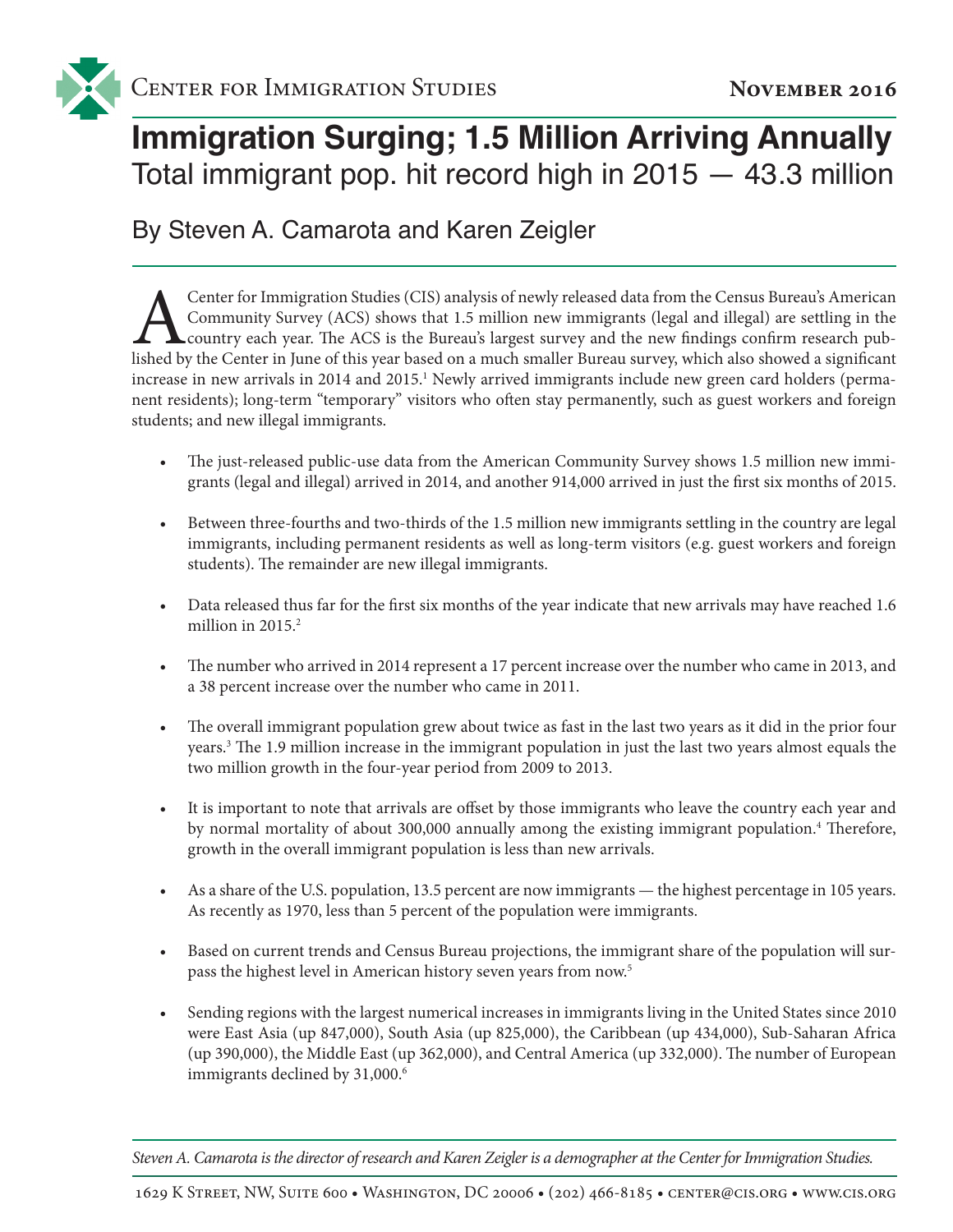## **Center for Immigration Studies**

- Major sending countries with the largest numerical increases in immigrants living in the United States since 2010 were India (up 609,000), China (up 510,000), the Philippines (up 205,000), the Dominican Republic (up 184,000), El Salvador (up 138,000), Cuba (up 106,000), Nigeria (up 104,000), Guatemala (up 97,000), Haiti (up 88,000), Pakistan (up 80,000), Honduras (up 76,000), Bangladesh (up 75,000), Venezuela (up 71,000), Colombia (up 63,000), Vietnam (up 60,000), and Iraq (up 55,000).
- Major sending-countries with the largest percentage increases in immigrants living in the United States since 2010 were Saudi Arabia (up 115 percent), Bangladesh (up 49 percent), Nigeria (up 48 percent), Egypt and Iraq (each up 35 percent), India (up 34 percent), Ethiopia (up 32 percent), Pakistan (up 27 percent), Ghana (up 25 percent), the Dominican Republic (up 21 percent), Honduras (up 15 percent), Guatemala and the Philippines (each up 12 percent), and Iran (up 11 percent).
- After the Great Recession began in 2007, 9.4 million new immigrants settled in the country from 2008 to 2015.<sup>7</sup> This is a reminder that even though the U.S. economy experienced a prolonged recession and historically weak economic growth, the United States remains an attractive place for immigrants to settle.
- States with the largest numerical increases in the number of immigrants from 2010 to 2015 were California (up 538,000), Texas (up 529,000), Florida (up 428,000), New York (up 232,000), New Jersey (up 133,000), Massachusetts (up 112,000), Maryland (up 108,000), Virginia (up 108,000), Pennsylvania (up 98,000), Washington (up 94,000), Georgia (up 81,000), Minnesota (up 79,000), and North Carolina (up 76,000).
- States with the largest percentage increases in the number of immigrants from 2010 to 2015 were North Dakota (up 72 percent), Wyoming (up 39 percent), West Virginia (up 31 percent), South Dakota (up 25 percent), Delaware (up 22 percent), Minnesota (up 21 percent), Alaska (up 19 percent), Mississippi (up 18 percent), Tennessee and New Hampshire (each up 15 percent), Nebraska and Oklahoma (each up 14 percent), and Maryland, Pennsylvania, and Texas (each up 13 percent).

**Data Source.** On October 20, 2016, the Census Bureau released the public-use data from the 2015 American Community Survey (ACS). The survey reflects the U.S. population as of July 1, 2015. The ACS is by far the largest survey taken by the federal government each year and includes over two million households.8 Several weeks ago, the Census Bureau posted some of the results from the ACS to its American FactFinder system.9

The immigrant population, referred to as the foreign-born by the Census Bureau, are those individuals who were not U.S. citizens at birth. It includes naturalized citizens, legal permanent immigrants (green card holders), temporary workers, and foreign students. It does not include those born to immigrants in the United States, including to illegal immigrant parents, nor does it include those born in outlying U.S. territories such as Puerto Rico. Prior research by the Department of Homeland Security and others indicates that some 90 percent of illegal immigrants respond to the ACS.<sup>10</sup> Thus all the figures reported above are for both legal and illegal immigrants.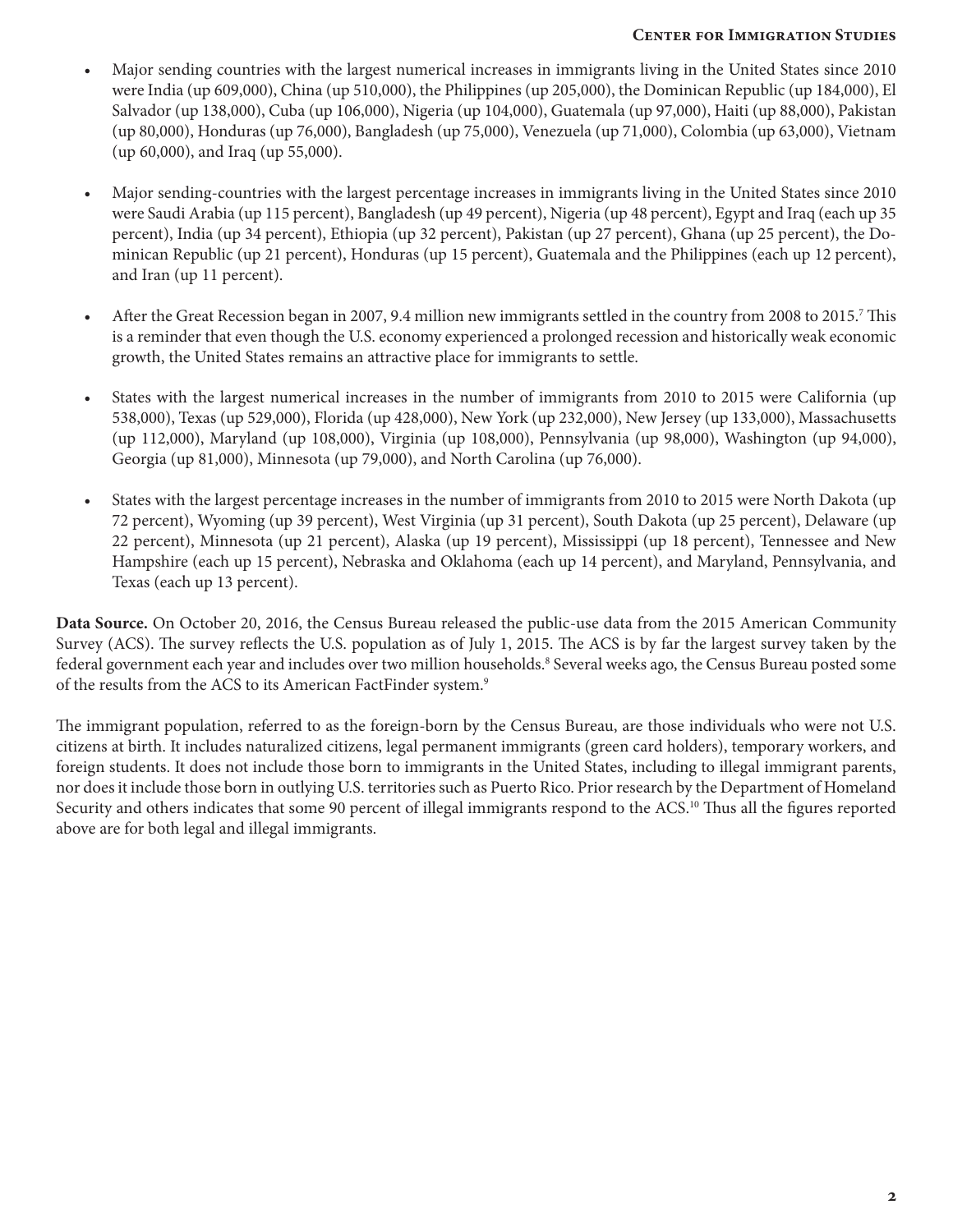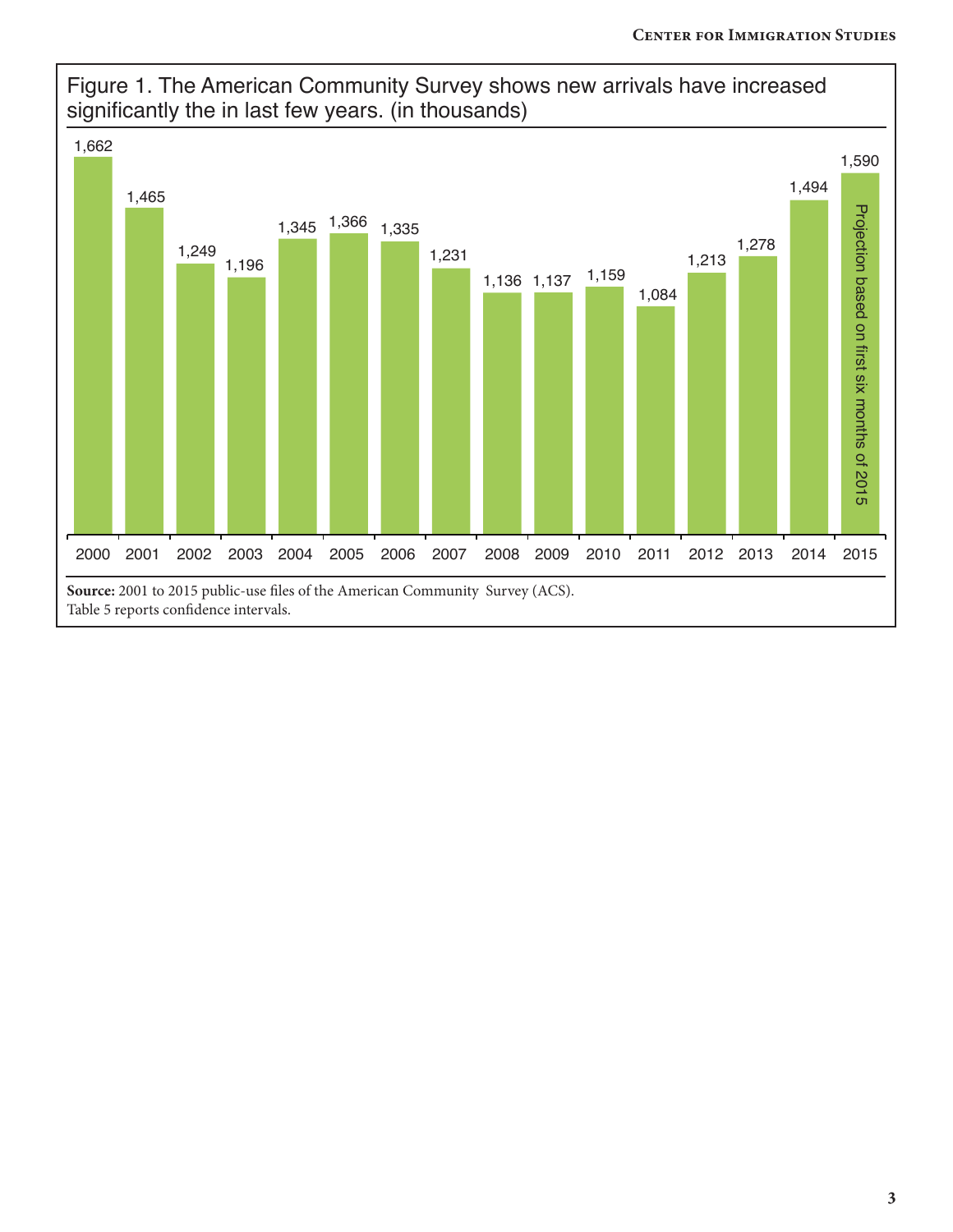Figure 2. The Immigrant Population (legal and Illegal) is growing faster now than in the recent past. (in millions)

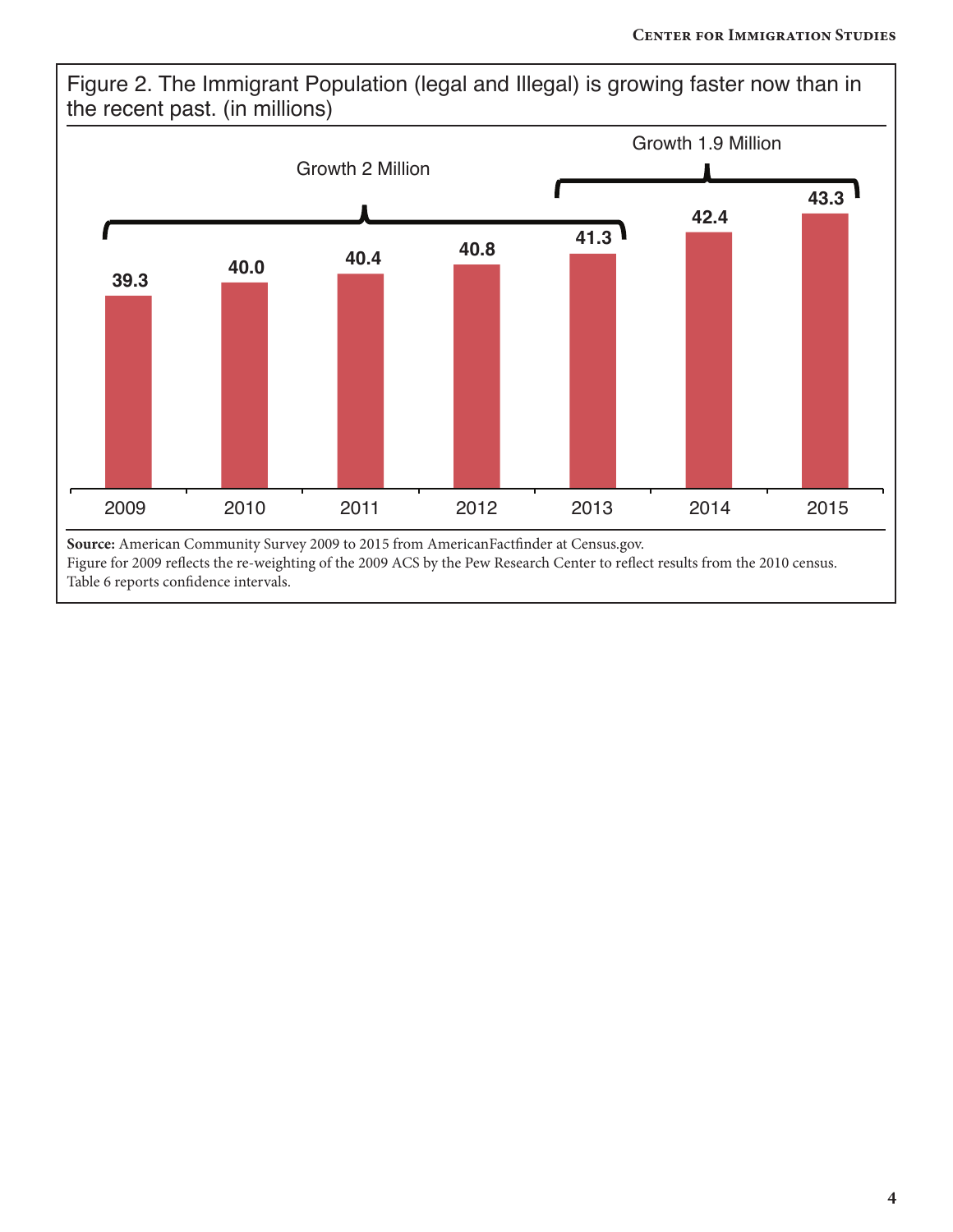

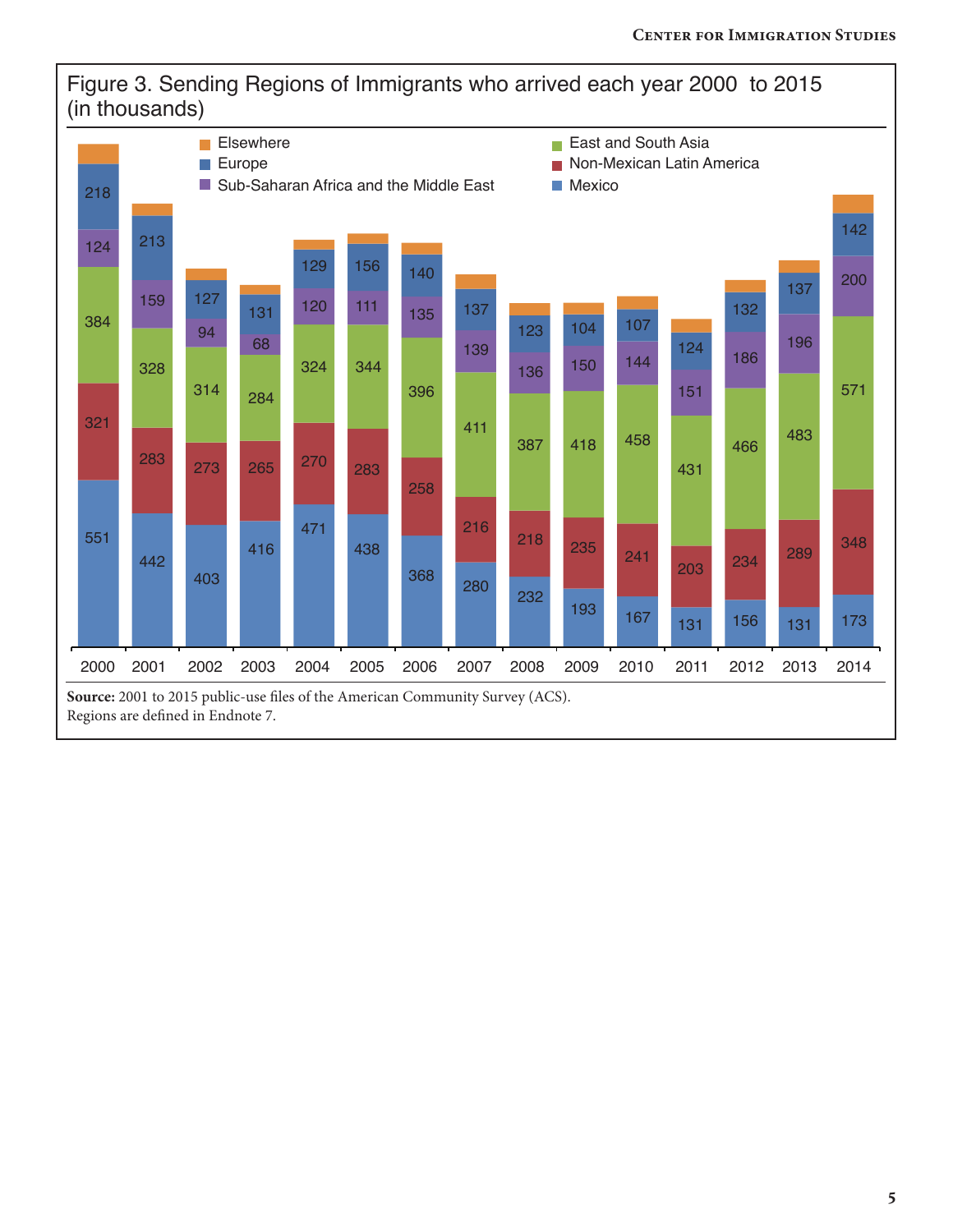| Table 1. Newly Arrived Immigrants by Sending Regions 2000 to 2015<br>Most recent full-year arrivals from the ACS each year (in thousands) |                 |       |                 |          |                 |                      |            |                                                                                                                                                                                                                               |               |            |               |                |               |                     |            |
|-------------------------------------------------------------------------------------------------------------------------------------------|-----------------|-------|-----------------|----------|-----------------|----------------------|------------|-------------------------------------------------------------------------------------------------------------------------------------------------------------------------------------------------------------------------------|---------------|------------|---------------|----------------|---------------|---------------------|------------|
|                                                                                                                                           | 2000            | 2001  | 2002            | 2003     | 2004            | 2005                 | 2006       | 2007                                                                                                                                                                                                                          | 2008          | 2009       | 2010          | 2011           | 2012          | 2013                | 2014       |
| Mexico                                                                                                                                    | 551             | 442   | 403             | 416      | 471             |                      |            |                                                                                                                                                                                                                               |               |            |               |                |               |                     |            |
| Central America                                                                                                                           | $78$            | 55    | 68              | 68       | 99              |                      |            |                                                                                                                                                                                                                               |               |            |               |                |               |                     |            |
| Caribbean                                                                                                                                 | 89              | 86    | $\overline{7}$  | 90       | $80\,$          |                      |            |                                                                                                                                                                                                                               |               |            |               |                |               |                     |            |
| South America                                                                                                                             | 153             | 142   | 135             | 108      | 92              |                      |            |                                                                                                                                                                                                                               |               |            |               |                |               |                     |            |
| Europe                                                                                                                                    | 218             | 213   | 127             | 131      | 129             |                      | 888222222  | $28786$ $-22386$ $-344$ $-14$ $-1286$ $-2596$ $-1286$ $-1596$ $-1596$ $-1596$ $-1596$ $-1596$ $-1596$ $-1596$ $-1596$ $-1596$ $-1596$ $-1596$ $-1596$ $-1596$ $-1596$ $-1596$ $-1596$ $-1596$ $-1596$ $-1596$ $-1596$ $-1596$ | 2288212288821 |            | 5022222222222 | 13488815777812 | 5238275288215 | E S E & E & S & E E |            |
| South Asia                                                                                                                                | 149             | 66    | $\infty$        | $70\,$   | $91$            |                      |            |                                                                                                                                                                                                                               |               |            |               |                |               |                     |            |
| East Asia                                                                                                                                 | 235             | 232   | 224             | 214      | 234             |                      |            |                                                                                                                                                                                                                               |               |            |               |                |               |                     |            |
| Middle East                                                                                                                               | 67              | 95    | 50              | 28       | 51              |                      |            |                                                                                                                                                                                                                               |               |            |               |                |               |                     |            |
| Sub-Saharan Africa                                                                                                                        | 57              | 64    | 44              | 40       | 69              |                      |            |                                                                                                                                                                                                                               |               |            |               |                |               |                     | 89         |
| Canada                                                                                                                                    | 47              | 28    | $\overline{31}$ | $\Omega$ | $\overline{21}$ |                      |            |                                                                                                                                                                                                                               |               |            |               |                |               |                     | 45         |
| Elsewhere                                                                                                                                 | $\overline{18}$ | 12    |                 | $\Box$   |                 |                      |            |                                                                                                                                                                                                                               |               |            |               |                |               | 8831                | 15         |
| Total                                                                                                                                     | 1,662           | 1,465 | 1,250           | 1,196    | 1,346           | 1,366                | , 336      | 1,231                                                                                                                                                                                                                         | 1,136         | 1,137      | 1,59          | ,084           | 1,213         | 1,278               | 1,494      |
| Latin America                                                                                                                             | 872             | 725   | 676             | 681      | 741             |                      |            | 496<br>216                                                                                                                                                                                                                    | 451           |            | 408<br>241    | 335            |               | 421                 | 522<br>348 |
| Non-Mexican Latin Amer.                                                                                                                   | 321             | 283   | 273             | 265      | 270             | 721<br>283           | 626<br>258 |                                                                                                                                                                                                                               | 218           | 428<br>235 |               |                | 390<br>234    |                     |            |
|                                                                                                                                           |                 |       |                 |          |                 |                      |            |                                                                                                                                                                                                                               |               |            |               |                |               |                     |            |
| Source: 2001 to 2015 data is from the public-use files of the American Comm                                                               |                 |       |                 |          |                 | nunity Survey (ACS). |            |                                                                                                                                                                                                                               |               |            |               |                |               |                     |            |
|                                                                                                                                           |                 |       |                 |          |                 |                      |            |                                                                                                                                                                                                                               |               |            |               |                |               |                     |            |
| Regions are defined in end note 7                                                                                                         |                 |       |                 |          |                 |                      |            |                                                                                                                                                                                                                               |               |            |               |                |               |                     |            |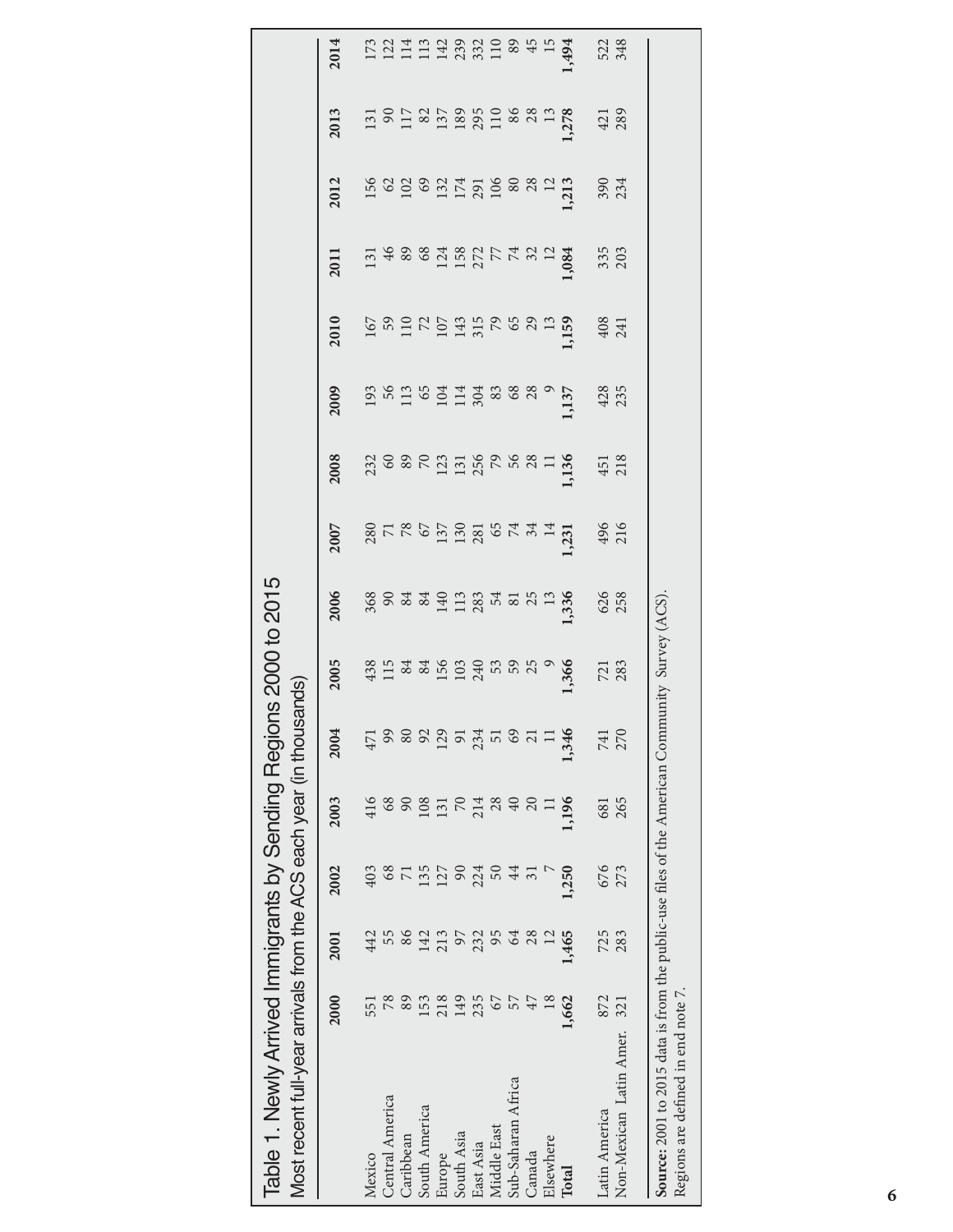|                                               | Table 2. Immigrant Pop. in the United States by Country and Region, 1990 to 2015 |            |            |            |                  |                       |  |  |
|-----------------------------------------------|----------------------------------------------------------------------------------|------------|------------|------------|------------------|-----------------------|--|--|
| Region                                        | 1990                                                                             | 2000       | 2010       | 2015       | Growth 2010-2015 | Pct. Growth 2010-2015 |  |  |
| Mexico                                        | 4,298,014                                                                        | 9,177,487  | 11,711,103 | 11,643,298 | (67, 805)        | $-1\%$                |  |  |
| East Asia                                     | 3,759,346                                                                        | 5,822,450  | 7,516,059  | 8,363,368  | 847,309          | 11%                   |  |  |
| China                                         | 921,070                                                                          | 1,518,652  | 2,166,526  | 2,676,697  | 510,171          | 24%                   |  |  |
| Korea                                         | 568,397                                                                          | 864,125    | 1,100,422  | 1,060,019  | (40, 403)        | $-4%$                 |  |  |
| Vietnam                                       | 543,262                                                                          | 988,174    | 1,240,542  | 1,300,515  | 59,973           | 5%                    |  |  |
| Philippines                                   | 912,674                                                                          | 1,369,070  | 1,777,588  | 1,982,369  | 204,781          | 12%                   |  |  |
| Burma                                         | 19,835                                                                           | 33,905     | 82,200     | 137,567    | 55,367           | 67%                   |  |  |
| Thailand                                      | 106,919                                                                          | 169,801    | 222,759    | 247,205    | 24,446           | 11%                   |  |  |
| South Asia                                    | 579,993                                                                          | 1,341,323  | 2,346,637  | 3,171,613  | 824,976          | 35%                   |  |  |
| India                                         | 450,406                                                                          | 1,022,552  | 1,780,322  | 2,389,639  | 609,317          | 34%                   |  |  |
| Pakistan                                      | 91,889                                                                           | 223,477    | 299,581    | 379,435    | 79,854           | 27%                   |  |  |
| Bangladesh                                    | 21,414                                                                           | 95,294     | 153,691    | 228,682    | 74,991           | 49%                   |  |  |
| Nepal                                         | 2,262                                                                            | 11,859     | 69,458     | 120,886    | 51,428           | 74%                   |  |  |
| Caribbean                                     | 1,947,435                                                                        | 2,961,737  | 3,738,920  | 4,173,301  | 434,381          | 12%                   |  |  |
| Cuba                                          | 736,971                                                                          | 872,716    | 1,104,679  | 1,210,674  | 105,995          | $10\%$                |  |  |
| Dominican Republic                            | 347,858                                                                          | 687,677    | 879,187    | 1,063,239  | 184,052          | 21%                   |  |  |
| Jamaica                                       | 334,140                                                                          | 553,827    | 659,771    | 711,134    | 51,363           | 8%                    |  |  |
| Haiti                                         | 225,393                                                                          | 419,317    | 587,149    | 675,546    | 88,397           | 15%                   |  |  |
| <b>Central America</b>                        | 1,133,978                                                                        | 2,026,150  | 3,052,509  | 3,384,629  | 332,120          | 11%                   |  |  |
| El Salvador                                   | 465,433                                                                          | 817,336    | 1,214,049  | 1,352,357  | 138,308          | 11%                   |  |  |
| Guatemala                                     | 225,739                                                                          | 480,665    | 830,824    | 927,593    | 96,769           | 12%                   |  |  |
| Honduras                                      | 108,923                                                                          | 282,852    | 522,581    | 599,030    | 76,449           | 15%                   |  |  |
| South America                                 | 1,037,497                                                                        | 1,930,271  | 2,729,831  | 2,918,029  | 188,198          | 7%                    |  |  |
| Colombia                                      | 286,124                                                                          | 509,872    | 636,555    | 699,399    | 62,844           | $10\%$                |  |  |
| Peru                                          | 144,199                                                                          |            |            | 445,921    |                  | $4\%$                 |  |  |
| Ecuador                                       |                                                                                  | 278,186    | 428,547    |            | 17,374           | $0\%$                 |  |  |
|                                               | 143,314                                                                          | 298,626    | 443,173    | 441,257    | (1,916)          |                       |  |  |
| <b>Brazil</b>                                 | 82,489                                                                           | 212,428    | 339,613    | 361,374    | 21,761           | 6%                    |  |  |
| Venezuela                                     | 42,119                                                                           | 107,031    | 184,039    | 255,520    | 71,481           | 39%                   |  |  |
| Guyana                                        | 120,698                                                                          | 211,189    | 265,271    | 281,408    | 16,137           | 6%                    |  |  |
| <b>Middle East</b>                            | 728,682                                                                          | 1,187,692  | 1,611,897  | 1,973,813  | 361,916          | 22%                   |  |  |
| Iran                                          | 210,941                                                                          | 283,226    | 356,756    | 394,223    | 37,467           | 11%                   |  |  |
| Iraq                                          | 44,916                                                                           | 89,892     | 159,800    | 215,193    | 55,393           | 35%                   |  |  |
| Egypt                                         | 66,313                                                                           | 113,396    | 137,799    | 185,872    | 48,073           | 35%                   |  |  |
| Israel                                        | 86,048                                                                           | 109,719    | 127,896    | 129,680    | 1,784            | 1%                    |  |  |
| Lebanon                                       | 86,369                                                                           | 105,910    | 121,000    | 119,613    | (1,387)          | $-1\%$                |  |  |
| Saudi Arabia                                  | 12,632                                                                           | 21,881     | 45,016     | 96,783     | 51,767           | 115%                  |  |  |
| Syria                                         | 36,782                                                                           | 54,561     | 59,554     | 82,681     | 23,127           | 39%                   |  |  |
| Afghanistan                                   | 28,444                                                                           | 45,195     | 54,458     | 70,653     | 16,195           | 30%                   |  |  |
| Europe                                        | 4,360,463                                                                        | 4,980,837  | 4,906,698  | 4,875,879  | (30, 819)        | $-1\%$                |  |  |
| United Kingdom                                | 640,145                                                                          | 677,751    | 669,794    | 683,473    | 13,679           | $2\%$                 |  |  |
| Russia                                        | n/a                                                                              | 340,177    | 383,166    | 386,529    | 3,363            | 1%                    |  |  |
| Italy                                         | 580,592                                                                          | 473,338    | 364,972    | 352,492    | (12, 480)        | $-3%$                 |  |  |
| Ukraine                                       | n/a                                                                              | 275,153    | 326,493    | 345,620    | 19,127           | 6%                    |  |  |
| Germany                                       | 711,929                                                                          | 706,704    | 604,616    | 585,298    | (19,318)         | $-3%$                 |  |  |
| Sub-Saharan Africa                            | 264,775                                                                          | 690,809    | 1,326,634  | 1,716,425  | 389,791          | 29%                   |  |  |
| Nigeria                                       | 55,350                                                                           | 134,940    | 219,309    | 323,635    | 104,326          | 48%                   |  |  |
| Ethiopia                                      | 34,805                                                                           | 69,531     | 173,592    | 228,745    | 55,153           | 32%                   |  |  |
| Ghana                                         | 20,889                                                                           | 65,572     | 124,696    | 155,532    | 30,836           | 25%                   |  |  |
| Kenya                                         | 14,371                                                                           | 41,081     | 88,519     | 129,905    | 41,386           | 47%                   |  |  |
| Somalia                                       | 2,437                                                                            | 36,139     | 82,454     | 89,153     | 6,699            | 8%                    |  |  |
| Canada                                        | 744,830                                                                          | 820,771    | 798,649    | 830,628    | 31,979           | $4\%$                 |  |  |
| Oceania/Elsewhere                             | 912,303                                                                          | 168,362    | 216,736    | 238,663    | 21,927           | 10%                   |  |  |
| <b>Total</b>                                  | 19,767,316                                                                       | 31,107,889 | 39,955,673 | 43,289,646 | 3,333,973        | 8%                    |  |  |
| <b>Predominantly Muslim Countries</b> 840,595 |                                                                                  | 1,518,755  | 2,184,664  | 2,701,544  | 516,880          | 24%                   |  |  |
| Latin America                                 | 8,416,924                                                                        | 16,095,645 | 21,232,363 | 22,119,257 | 886,894          | 4%                    |  |  |
| Non-Mexican Latin Amer.                       | 4,118,910                                                                        | 6,918,158  | 9,521,260  | 10,475,959 | 954,699          | 10%                   |  |  |
|                                               |                                                                                  |            |            |            |                  |                       |  |  |

**Source:** Figures for 1990 and 2000 are from the decennial census. Figures for 2010 and 2015 are from American FactFinder at Census. gov. Figures for 1990 are from Table 3 [here.](https://www.census.gov/population/www/documentation/twps0029/tab03.html) Data for 2000 for Burma, Nepal, Saudi Arabia, Kenya, and Somalia are from the public-use data from the 2000 decennial census (5 percent sample).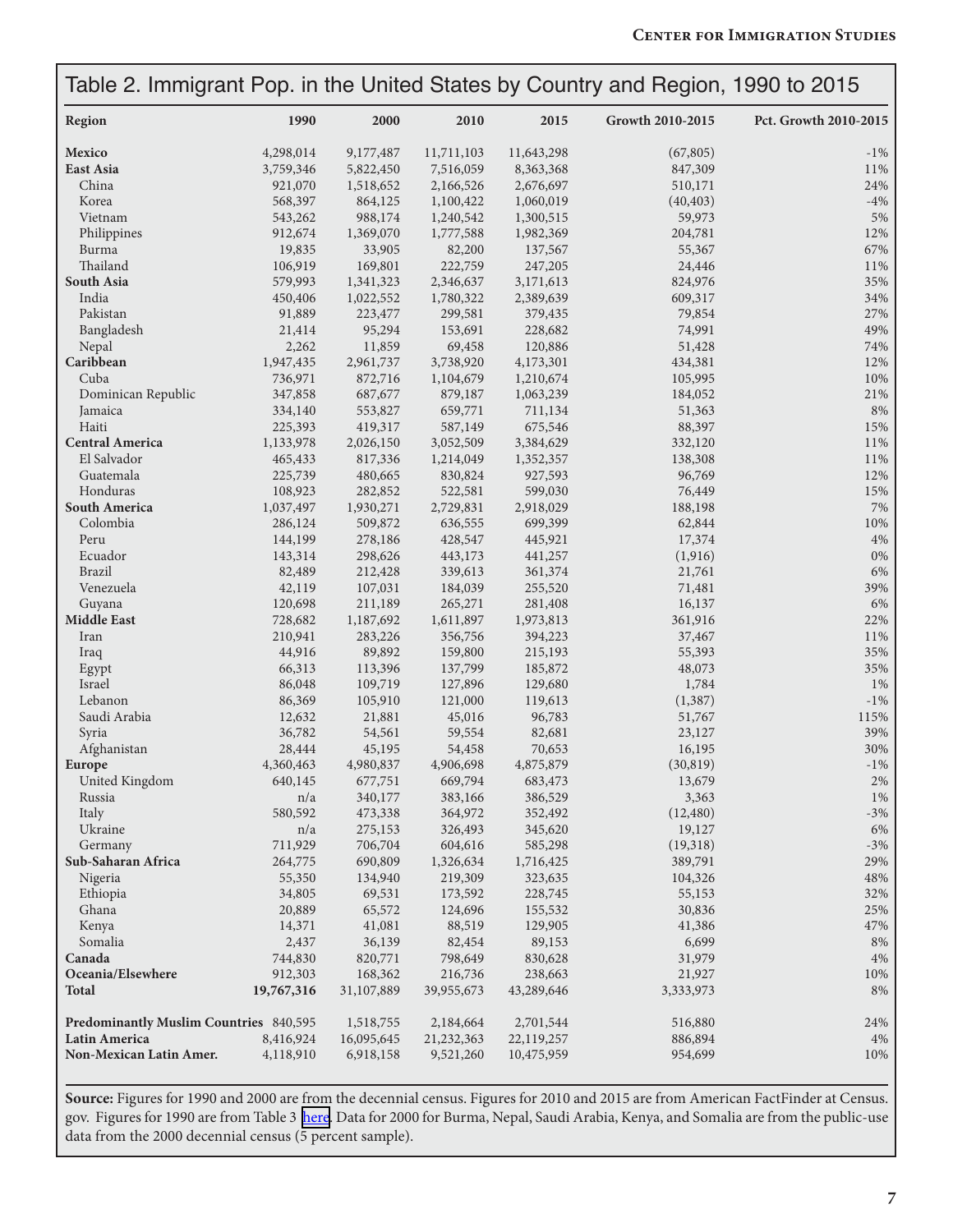|                | Table 3. State Immigrant Populations 1990 to 2015 |            |            |                       |                  |                       |  |
|----------------|---------------------------------------------------|------------|------------|-----------------------|------------------|-----------------------|--|
| <b>State</b>   | 1990                                              | 2000       | 2010       | 2015                  | Growth 2010-2015 | Pct. Growth 2010-2015 |  |
| North Dakota   | 9,388                                             | 12,114     | 16,639     | 28,649                | 12,010           | 72.2%                 |  |
| Wyoming        | 7,647                                             | 11,205     | 15,843     | 21,999                | 6,156            | 38.9%                 |  |
| West Virginia  | 15,712                                            | 19,390     | 22,511     | 29,522                | 7,011            | 31.1%                 |  |
| South Dakota   | 7,731                                             | 13,495     | 22,238     | 27,845                | 5,607            | 25.2%                 |  |
| Delaware       | 22,275                                            | 44,898     | 71,868     | 87,509                | 15,641           | 21.8%                 |  |
| Minnesota      | 113,039                                           | 260,463    | 378,483    | 457,185               | 78,702           | 20.8%                 |  |
| Alaska         | 24,814                                            | 37,170     | 49,319     | 58,544                | 9,225            | 18.7%                 |  |
| Mississippi    | 20,383                                            | 39,908     | 61,428     | 72,258                | 10,830           | 17.6%                 |  |
| Wash., D.C.    | 58,887                                            | 73,561     | 81,734     | 95,117                | 13,383           | 16.4%                 |  |
| Tennessee      | 59,114                                            | 159,004    | 288,993    | 331,570               | 42,577           | 14.7%                 |  |
| New Hampshire  | 41,193                                            | 54,154     | 69,742     | 79,959                | 10,217           | 14.6%                 |  |
| Nebraska       | 28,198                                            | 74,638     | 112,178    | 128,390               | 16,212           | 14.5%                 |  |
| Oklahoma       | 65,489                                            | 131,747    | 206,382    | 235,350               | 28,968           | 14.0%                 |  |
| Maryland       | 313,494                                           | 518,315    | 803,695    | 911,582               | 107,887          | 13.4%                 |  |
| Pennsylvania   | 369,316                                           | 508,291    | 739,068    | 837,159               | 98,091           | 13.3%                 |  |
| Texas          | 1,524,436                                         | 2,899,642  | 4,142,031  | 4,671,295             | 529,264          | 12.8%                 |  |
| Kentucky       | 34,119                                            | 80,271     | 140,583    | 157,336               | 16,753           | 11.9%                 |  |
| Virginia       | 311,809                                           | 570,279    | 911,119    | 1,018,626             | 107,507          | 11.8%                 |  |
| Florida        | 1,662,601                                         | 2,670,828  | 3,658,043  | 4,086,240             | 428,197          | 11.7%                 |  |
| Massachusetts  | 573,733                                           | 772,983    | 983,564    | 1,095,953             | 112,389          | 11.4%                 |  |
| Michigan       | 355,393                                           | 523,589    | 587,747    | 652,090               | 64,343           | 10.9%                 |  |
| Washington     | 322,144                                           | 614,457    | 886,262    | 980,158               | 93,896           | 10.6%                 |  |
| North Carolina | 115,077                                           | 430,000    | 719,137    | 794,684               | 75,547           | 10.5%                 |  |
| Kansas         | 62,840                                            | 134,735    | 186,942    | 205,720               | 18,778           | 10.0%                 |  |
| Utah           | 58,600                                            | 158,664    | 222,638    | 244,467               | 21,829           | 9.8%                  |  |
| Nevada         | 104,828                                           | 316,593    | 508,458    | 558,170               | 49,712           | 9.8%                  |  |
| Wisconsin      | 121,547                                           | 193,751    | 254,920    | 278,981               | 24,061           | 9.4%                  |  |
| Georgia        | 173,126                                           | 577,273    | 942,959    | 1,023,717             | 80,758           | 8.6%                  |  |
| Arkansas       | 24,867                                            | 73,690     | 131,667    | 142,841               | 11,174           | 8.5%                  |  |
| Idaho          | 28,905                                            | 64,080     | 87,098     | 94,364                | 7,266            | 8.3%                  |  |
| Colorado       | 142,434                                           | 369,903    | 497,105    | 537,066               | 39,961           | 8.0%                  |  |
| Louisiana      | 87,407                                            | 115,885    | 172,866    | 186,369               | 13,503           | 7.8%                  |  |
| Ohio           | 259,673                                           | 339,279    | 469,748    | 503,911               | 34,163           | 7.3%                  |  |
| New Jersey     | 966,610                                           | 1,476,327  | 1,844,581  | 1,977,325             | 132,744          | 7.2%                  |  |
| Indiana        | 94,263                                            | 186,534    | 300,789    | 321,308               | 20,519           | 6.8%                  |  |
| Arizona        | 278,205                                           | 656,183    | 856,663    | 914,400               | 57,737           | 6.7%                  |  |
| Connecticut    | 279,383                                           | 369,967    | 487,120    | 519,648               | 32,528           | 6.7%                  |  |
| Iowa           | 43,316                                            | 91,085     | 139,477    | 148,721               | 9,244            | 6.6%                  |  |
| Montana        | 13,779                                            | 16,396     | 20,031     | 21,356                | 1,325            | 6.6%                  |  |
| South Carolina | 49,964                                            | 115,978    | 218,494    | 232,749               | 14,255           | 6.5%                  |  |
| Rhode Island   | 95,088                                            | 119,277    | 134,335    | 142,324               | 7,989            | 5.9%                  |  |
| Oregon         | 139,307                                           | 289,702    | 375,743    | 397,293               | 21,550           | 5.7%                  |  |
| New York       | 2,851,861                                         | 3,868,133  | 4,297,612  | 4,530,087             | 232,475          | 5.4%                  |  |
| California     | 6,458,825                                         | 8,864,255  | 10,150,429 | 10,688,336            | 537,907          | 5.3%                  |  |
| Missouri       | 83,633                                            | 151,196    | 232,537    | 242,761               | 10,224           | 4.4%                  |  |
| Illinois       | 952,272                                           | 1,529,058  | 1,759,859  | 1,826,156             | 66,297           | 3.8%                  |  |
| Vermont        | 17,544                                            | 23,245     | 27,560     | 28,247                | 687              | 2.5%                  |  |
| Hawaii         | 162,704                                           | 212,229    | 248,213    | 253,414               | 5,201            | 2.1%                  |  |
| Alabama        | 43,533                                            | 87,772     | 168,596    | 169,972               | 1,376            | 0.8%                  |  |
| Maine          | 36,296                                            | 36,691     | 45,666     | 44,694                | $-972$           | $-2.1%$               |  |
| New Mexico     | 80,514                                            | 149,606    | 205,141    | 196,955               | $-8,186$         | $-4.0\%$              |  |
| <b>Nation</b>  | 19,767,316                                        | 31,107,889 |            | 39,955,854 43,290,372 | 3,334,518        | 8.3%                  |  |

**Source:** Figures for 1990 and 2000 are from the decennial censuses. Figures for 2010 and 2015 are from the American Community Survey. Figures for 2000, 2010, and 2015 are from American FactFinder at Census.gov. 1990 figures are from Table 14 in Campbell Gibson and Kay Jung, ["Historical Census Statistics on the Foreign-Born Population of the United States:](https://www.census.gov/population/www/documentation/twps0081/twps0081.html) [1850-2000",](https://www.census.gov/population/www/documentation/twps0081/twps0081.html) U.S. Census Bureau, February 2006.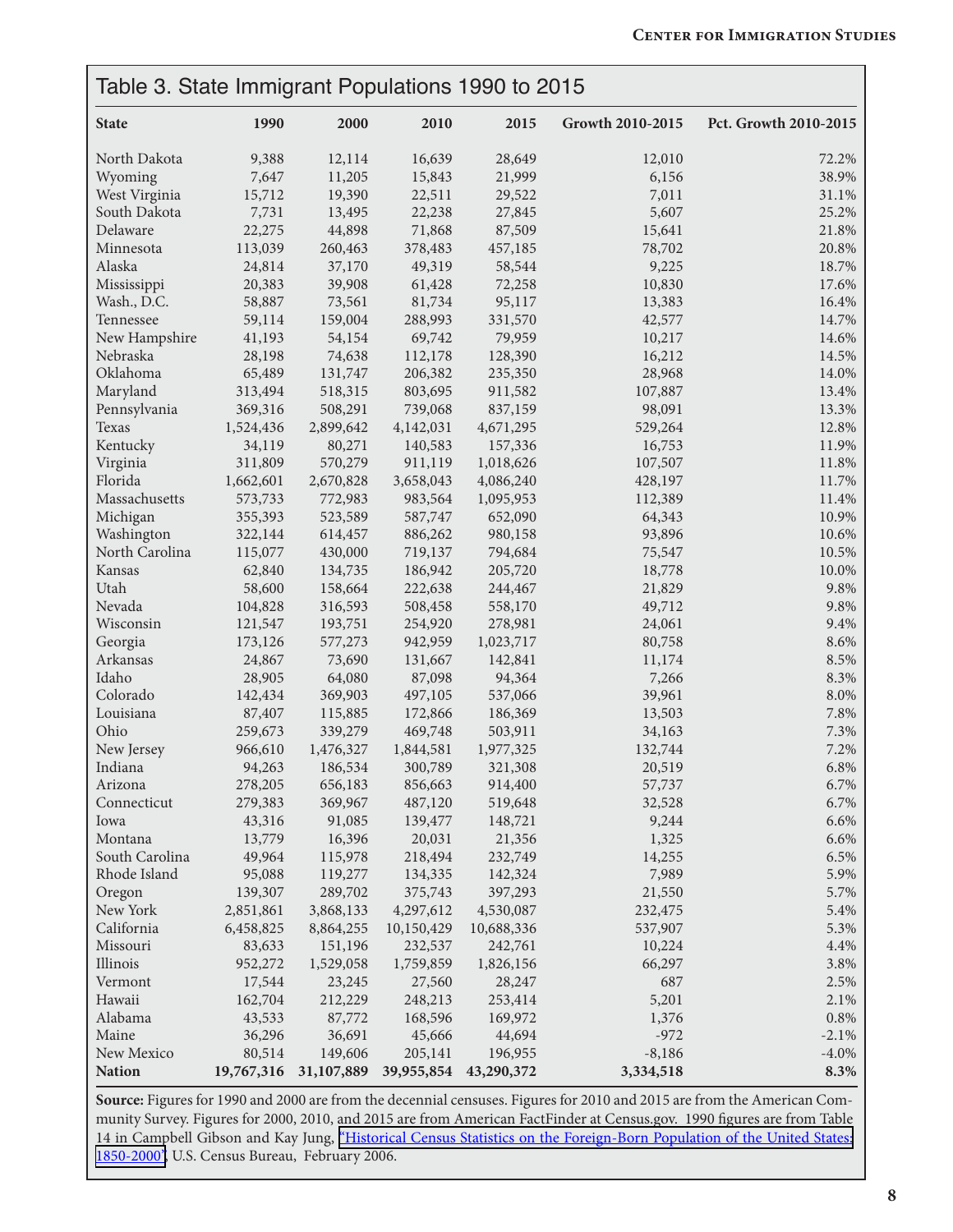|                |                                                                                              |       | Table 4. Immigrant Share by State, 1990 to 2015 |         |  |  |  |
|----------------|----------------------------------------------------------------------------------------------|-------|-------------------------------------------------|---------|--|--|--|
| <b>State</b>   | 1990                                                                                         | 2000  | 2010                                            | 2015    |  |  |  |
| California     | 21.7%                                                                                        | 26.2% | 27.2%                                           | 27.3%   |  |  |  |
| New York       | 15.9%                                                                                        | 20.4% | 22.2%                                           | 22.9%   |  |  |  |
| New Jersey     | 12.5%                                                                                        | 17.5% | 21.0%                                           | 22.1%   |  |  |  |
| Florida        | 12.9%                                                                                        | 16.7% | 19.4%                                           | 20.2%   |  |  |  |
| Nevada         | 8.7%                                                                                         | 15.8% | 18.8%                                           | 19.3%   |  |  |  |
| Hawaii         | 14.7%                                                                                        | 17.5% | 18.2%                                           | 17.7%   |  |  |  |
| Texas          | 9.0%                                                                                         | 13.9% | 16.4%                                           | 17.0%   |  |  |  |
| Massachusetts  | 9.5%                                                                                         | 12.2% | 15.0%                                           | 16.1%   |  |  |  |
| Maryland       | 6.6%                                                                                         | 9.8%  | 13.9%                                           | 15.2%   |  |  |  |
| Connecticut    | 8.5%                                                                                         | 10.9% | 13.6%                                           | 14.5%   |  |  |  |
| Illinois       | 8.3%                                                                                         | 12.3% | 13.7%                                           | 14.2%   |  |  |  |
| Wash., D.C.    | 9.7%                                                                                         | 12.9% | 13.5%                                           | 14.1%   |  |  |  |
| Washington     | 6.6%                                                                                         | 10.4% | 13.1%                                           | 13.7%   |  |  |  |
| Rhode Island   | 9.5%                                                                                         | 11.4% | 12.8%                                           | 13.5%   |  |  |  |
| Arizona        | 7.6%                                                                                         | 12.8% | 13.4%                                           | 13.4%   |  |  |  |
| Virginia       | 5.0%                                                                                         | 8.1%  | 11.4%                                           | 12.2%   |  |  |  |
| Georgia        | 2.7%                                                                                         | 7.1%  | 9.7%                                            | 10.0%   |  |  |  |
| Oregon         | 4.9%                                                                                         | 8.5%  | 9.8%                                            | 9.9%    |  |  |  |
| Colorado       | 4.3%                                                                                         | 8.6%  | 9.8%                                            | 9.8%    |  |  |  |
| New Mexico     | 5.3%                                                                                         | 8.2%  | 9.9%                                            | 9.4%    |  |  |  |
| Delaware       | 3.3%                                                                                         | 5.7%  | 8.0%                                            | 9.3%    |  |  |  |
| Minnesota      | 2.6%                                                                                         | 5.3%  | 7.1%                                            | 8.3%    |  |  |  |
| Utah           | 3.4%                                                                                         | 7.1%  | 8.0%                                            | 8.2%    |  |  |  |
| Alaska         | 4.5%                                                                                         | 5.9%  | 6.9%                                            | 7.9%    |  |  |  |
| North Carolina | 1.7%                                                                                         | 5.3%  | 7.5%                                            | 7.9%    |  |  |  |
| Kansas         | 2.5%                                                                                         | 5.0%  | 6.5%                                            | 7.1%    |  |  |  |
| Nebraska       | 1.8%                                                                                         | 4.4%  | 6.1%                                            | 6.8%    |  |  |  |
| Michigan       | 3.8%                                                                                         | 5.3%  | 6.0%                                            | 6.6%    |  |  |  |
| Pennsylvania   | 3.1%                                                                                         | 4.1%  | 5.8%                                            | 6.5%    |  |  |  |
| Oklahoma       | 2.1%                                                                                         | 3.8%  | 5.5%                                            | 6.0%    |  |  |  |
| New Hampshire  | 3.7%                                                                                         | 4.4%  | 5.3%                                            | 6.0%    |  |  |  |
| Idaho          | 2.9%                                                                                         | 5.0%  | 5.5%                                            | 5.7%    |  |  |  |
| Tennessee      | 1.2%                                                                                         | 2.8%  | 4.5%                                            | 5.0%    |  |  |  |
| Indiana        | 1.7%                                                                                         | 3.1%  | 4.6%                                            | 4.9%    |  |  |  |
| Wisconsin      | 2.5%                                                                                         | 3.6%  | 4.5%                                            | $4.8\%$ |  |  |  |
| Arkansas       | 1.1%                                                                                         | 2.8%  | 4.5%                                            | 4.8%    |  |  |  |
| Iowa           | 1.6%                                                                                         | 3.1%  | 4.6%                                            | 4.8%    |  |  |  |
| South Carolina | 1.4%                                                                                         | 2.9%  | 4.7%                                            | 4.8%    |  |  |  |
| Vermont        | 3.1%                                                                                         | 3.8%  | 4.4%                                            | 4.5%    |  |  |  |
| Ohio           | 2.4%                                                                                         | 3.0%  | 4.1%                                            | 4.3%    |  |  |  |
| Missouri       | 1.6%                                                                                         | 2.7%  | 3.9%                                            | 4.0%    |  |  |  |
| Louisiana      | 2.1%                                                                                         | 2.6%  | 3.8%                                            | 4.0%    |  |  |  |
| North Dakota   | 1.5%                                                                                         | 1.9%  | 2.5%                                            | 3.8%    |  |  |  |
| Wyoming        | 1.7%                                                                                         | 2.3%  | 2.8%                                            | 3.8%    |  |  |  |
| Kentucky       | 0.9%                                                                                         | 2.0%  | 3.2%                                            | 3.6%    |  |  |  |
| Alabama        | 1.1%                                                                                         | 2.0%  | 3.5%                                            | 3.5%    |  |  |  |
| Maine          | 3.0%                                                                                         | 2.9%  | 3.4%                                            | 3.4%    |  |  |  |
| South Dakota   | 1.1%                                                                                         | 1.8%  | 2.7%                                            | 3.2%    |  |  |  |
| Mississippi    | 0.8%                                                                                         | 1.4%  | 2.1%                                            | 2.4%    |  |  |  |
| Montana        | 1.7%                                                                                         | 1.8%  | 2.0%                                            | 2.1%    |  |  |  |
| West Virginia  | 0.9%                                                                                         | 1.1%  | 1.2%                                            | 1.6%    |  |  |  |
| <b>Nation</b>  | 7.9%                                                                                         | 11.1% | 12.9%                                           | 13.5%   |  |  |  |
|                | <b>Source:</b> Figures for 1990 and 2000 are from the decennial census. Figures for 2010 and |       |                                                 |         |  |  |  |

**Source:** Figures for 1990 and 2000 are from the decennial census. Figures for 2010 and 2015 are from the American Community Survey. Figures for 2000, 2010, and 2015 are from American FactFinder at Census.gov. 1990 figures are from Table 14 in Campbell Gibson and Kay Jung, ["Historical Census Statistics on the Foreign-Born Population of](https://www.census.gov/population/www/documentation/twps0081/twps0081.html) [the United States: 1850-2000",](https://www.census.gov/population/www/documentation/twps0081/twps0081.html) U.S. Census Bureau, February 2006.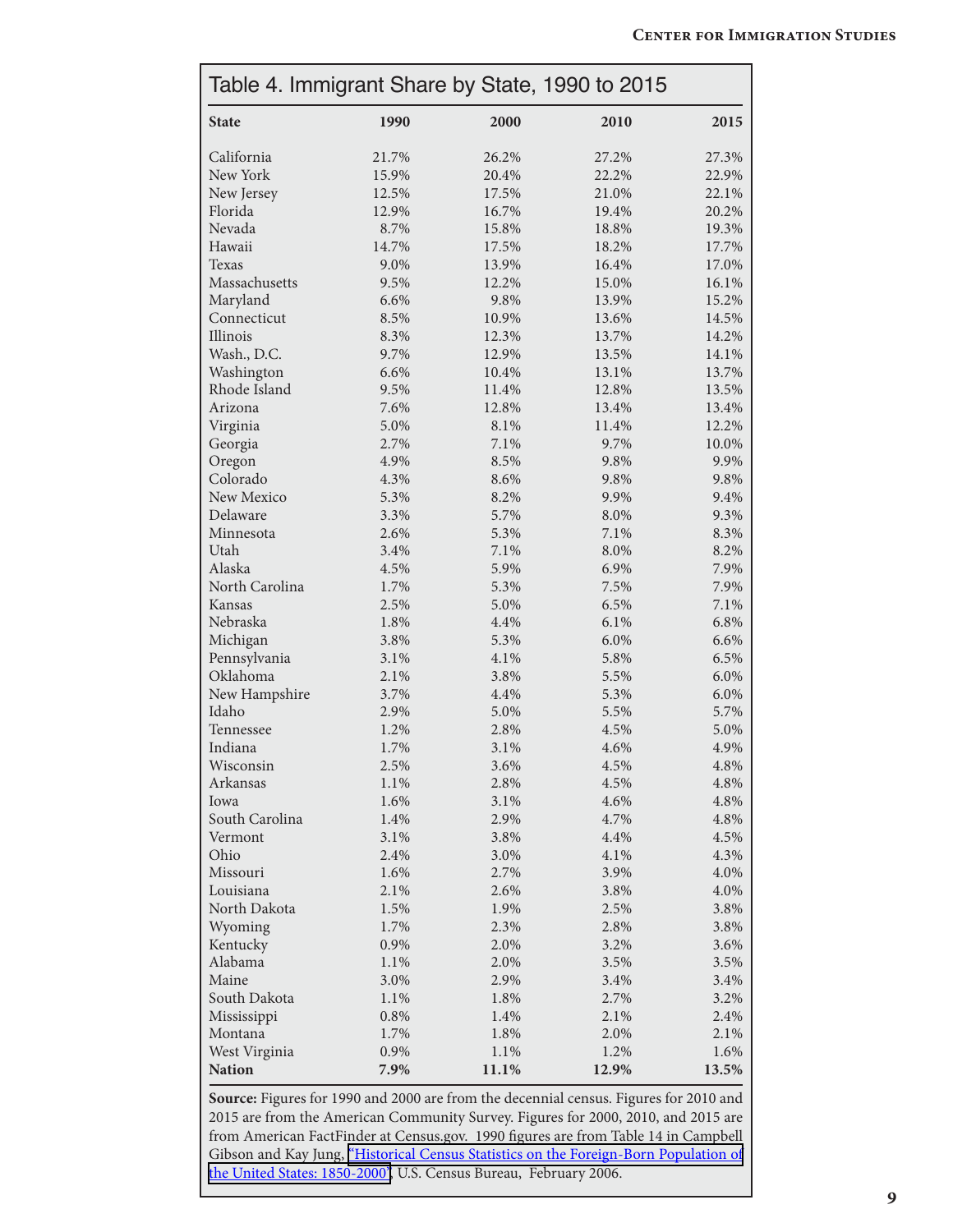| Table 5. Immigrant Arrivals 2000 to 2015 (thousands) |                                                                                                                |                              |                                                                     |                              |  |  |
|------------------------------------------------------|----------------------------------------------------------------------------------------------------------------|------------------------------|---------------------------------------------------------------------|------------------------------|--|--|
| Year                                                 | <b>Number</b><br><b>Arriving</b><br>by Year                                                                    | Confidence<br>Interval (90%) | <b>Number Arriving</b><br>in the First Six<br><b>Months of Year</b> | Confidence<br>Interval (90%) |  |  |
| 2000                                                 | 1,662                                                                                                          | 71                           | 911                                                                 | 45                           |  |  |
| 2001                                                 | 1,465                                                                                                          | 67                           | 809                                                                 | 50                           |  |  |
| 2002                                                 | 1,249                                                                                                          | 62                           | 670                                                                 | 46                           |  |  |
| 2003                                                 | 1,196                                                                                                          | 61                           | 645                                                                 | 45                           |  |  |
| 2004                                                 | 1,345                                                                                                          | 41                           | 700                                                                 | 47                           |  |  |
| 2005                                                 | 1,366                                                                                                          | 41                           | 767                                                                 | 31                           |  |  |
| 2006                                                 | 1,335                                                                                                          | 41                           | 752                                                                 | 31                           |  |  |
| 2007                                                 | 1,231                                                                                                          | 39                           | 736                                                                 | 31                           |  |  |
| 2008                                                 | 1,136                                                                                                          | 34                           | 696                                                                 | 30                           |  |  |
| 2009                                                 | 1,137                                                                                                          | 34                           | 604                                                                 | 25                           |  |  |
| 2010                                                 | 1,159                                                                                                          | 35                           | 697                                                                 | 27                           |  |  |
| 2011                                                 | 1,084                                                                                                          | 32                           | 673                                                                 | 27                           |  |  |
| 2012                                                 | 1,213                                                                                                          | 34                           | 681                                                                 | 25                           |  |  |
| 2013                                                 | 1,278                                                                                                          | 35                           | 683                                                                 | 25                           |  |  |
| 2014                                                 | 1,494                                                                                                          | 37                           | 849                                                                 | 28                           |  |  |
| 2015                                                 | n/a                                                                                                            | n/a                          | 914                                                                 | 29                           |  |  |
|                                                      | Source: 2001 to 2015 public-use files of the American Community Survey (ACS)<br>and the 2000 decennial census. |                              |                                                                     |                              |  |  |

## Table 6. Total Immigrant Population Based on the ACS, 2000 to 2015

| Year | <b>Total Immigrant</b><br><b>Population</b> | Confidence<br>Interval (90%) |
|------|---------------------------------------------|------------------------------|
| 2000 | 31,107,889                                  | n/a                          |
| 2001 | 31,482,280                                  | n/a                          |
| 2002 | 33,048,849                                  | 172,094                      |
| 2003 | 33,533,945                                  | 132,522                      |
| 2004 | 34,279,756                                  | 149,140                      |
| 2005 | 35,689,842                                  | 131,480                      |
| 2006 | 37,547,789                                  | 125,642                      |
| 2007 | 38,059,694                                  | 119,489                      |
| 2008 | 37,960,935                                  | 122,968                      |
| 2009 | 39,313,000                                  | 118,061                      |
| 2010 | 39,955,854                                  | 115,157                      |
| 2011 | 40,377,860                                  | 125,123                      |
| 2012 | 40,824,658                                  | 111,594                      |
| 2013 | 41,348,066                                  | 129,154                      |
| 2014 | 42,391,794                                  | 130,122                      |
| 2015 | 43,290,372                                  | 122,466                      |

**Source:** 2001 to 2015 public-use files of the American Community Survey (ACS) and the 2000 decennial census.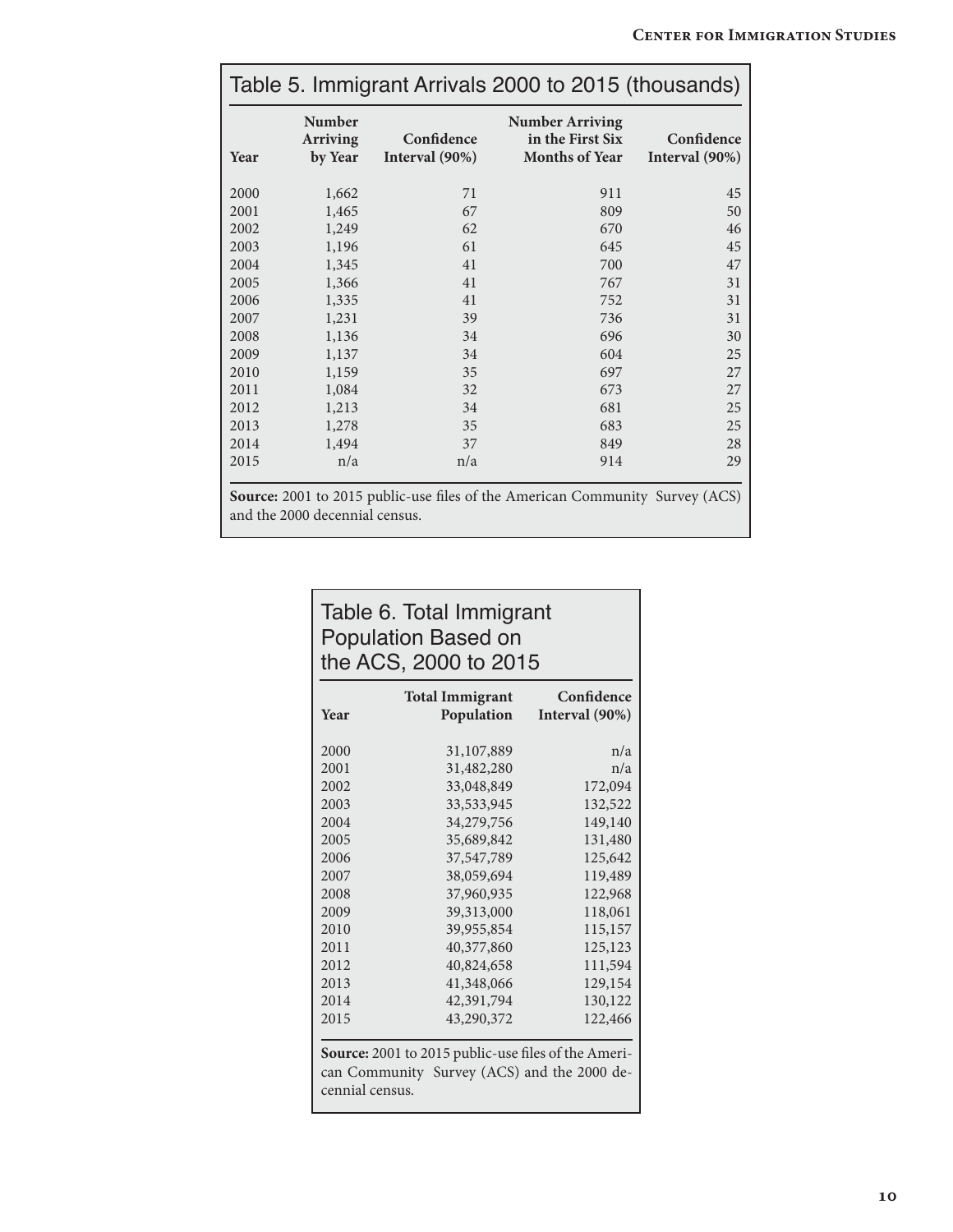## End Notes

<sup>1</sup> Steven Camarota, ["New Data: Immigration Surged in 2014 and 2015; More than three million legal and illegal immigrants](http://cis.org/New-Data-Immigration-Surged-in-2014-and-2015) [settled in the United States in the last two years",](http://cis.org/New-Data-Immigration-Surged-in-2014-and-2015) Center for Immigration Studies, June 2016.

 $^2$  The ACS for each year is weighted to reflect the population as of July 1. As such, it only reports arrival data for the first six months when it is released each year. When the next ACS is released the following year, it reports the number of arrivals for the entire prior year. So, for example, the 2014 ACS showed 849,000 new arrivals in the first six months of that year and the just-released 2015 ACS shows 1.494 million arrivals for all of 2014. In recent years the ratio of arrivals from the first six months of the year to the number shown for the entire year when the next year's ACS is released is 1.74. The 2015 ACS shows that 914,000 immigrant arrived in the first six months of 2015. Therefore, we project that when the 2016 ACS is released it will show 1.59 million new arrivals for all of 2015.

<sup>3</sup> The new data indicates that growth in the immigrant population is accelerating. Between 2009 and 2013 growth averaged 509,000 a year, but between 2013 and 2015 it grew by 971,000 a year.

<sup>4</sup> Based on analysis done by the Center for Immigration Studies and Decision Demographics, we estimate that the death rate among the foreign-born is 7.63 deaths per thousand. This translates into 323,000 deaths among the existing immigrant population between 2014 and 2015.

<sup>5</sup> Historical numbers from the decennial censuses can be found at the Census Bureau's [website](https://www.census.gov/population/www/documentation/twps0081/twps0081.html). They show that, in 1890, the foreign-born or immigrant share reached 14.77 percent of the U.S. population and fell for a time, but again reached 14.70 percent in 1910. These two figures represent the highest share ever recorded. [Table 2](https://www.census.gov/population/projections/data/national/2014/summarytables.html) of the Census Bureau projections published in 2014 show that the foreign-born will reach 14.79 percent of the U.S. population in 2023, making it the highest percentage ever recorded. The Census Bureau projected that the foreign-born population would be 13.5 percent of the U.S. population in 2015, matching the results from what the 2015 ACS shows. This is an indication that, at least so far, the United States is on track to set a new record in the share of the population that is comprised of immigrants in just seven years.

6Countries that can be identified in the public-use 2015 ACS file are coded as the following regions**: Mexico**; **Central America:** Belize, Costa Rica, El Salvador, Guatemala, Honduras, Nicaragua, and Panama; **South America:** Argentina, Bolivia, Brazil, Chile, Colombia, Ecuador, Guyana, Paraguay, Peru, Uruguay, Venezuela, and South America not specified; **Caribbean:**  Bermuda, Cuba, Dominican Republic, Haiti, Jamaica, Antigua-Barbuda, Bahamas, Barbados, Dominica, Grenada, St. Lucia, St. Vincent, Trinidad and Tobago, and Caribbean and West Indies and Americas not specified; **South Asia:** India, Bangladesh, Pakistan, Sri Lanka, Bhutan, and Nepal; **East Asia:** China, Hong Kong, Taiwan, Japan, Korea, Cambodia, Indonesia, Laos, Malaysia, Philippines, Singapore, Thailand, Vietnam, Burma, Asia not specified; **Europe:** Denmark, Finland, Iceland, Norway, Sweden, England, Scotland, United Kingdom, Ireland, Belgium, France, Netherlands, Switzerland, Albania, Greece, Macedonia, Italy, Portugal, Azores, Spain, Austria, Bulgaria, Czechoslovakia, Slovakia, Czech Republic, Germany, Hungary, Poland, Romania, Yugoslavia, Croatia, Bosnia, Serbia, Montenegro, Cyprus, Latvia, Lithuania, Byelorussia, Moldova, Ukraine, Armenia, Georgia, Russia, USSR not specified, and Europe not specified; **Middle East:** Afghanistan, Azerbaijan, Kazakhstan, Uzbekistan, Iran, Iraq, Israel/Palestine, Jordan, Kuwait, Lebanon, Saudi Arabia, United Arab Emirates, Syria, Turkey, Yemen, Algeria, Egypt, Morocco, Libya, Sudan, and North Africa not specified; **Sub-Saharan Africa:** Cape Verde, Ghana, Guinea, Liberia, Nigeria, Senegal, Sierra Leone, Ethiopia, Kenya, Somalia, Tanzania, Uganda, Zimbabwe, Eritrea, Cameroon, South Africa, Zaire, Congo, Zambia, Togo, Gambia, and Africa and Western and Eastern Africa not specified; **Canada**; **Oceania/Elsewhere:** Australia, New Zealand, Fiji, Tonga, Marshall Islands, Micronesia, elsewhere. **Predominately Muslim Countries** includes the countries of the Middle East (excluding Israel) as well as Bangladesh, Pakistan, Somalia, Indonesia, and Malaysia.

 $\frac{7}{7}$  Figure 1 reports the number of new arrivals by year including the first six months of 2015. As already discussed, the total immigrant population did not grow by this amount since 2008 because new arrivals are offset by those immigrants who return home or have died since 2008.